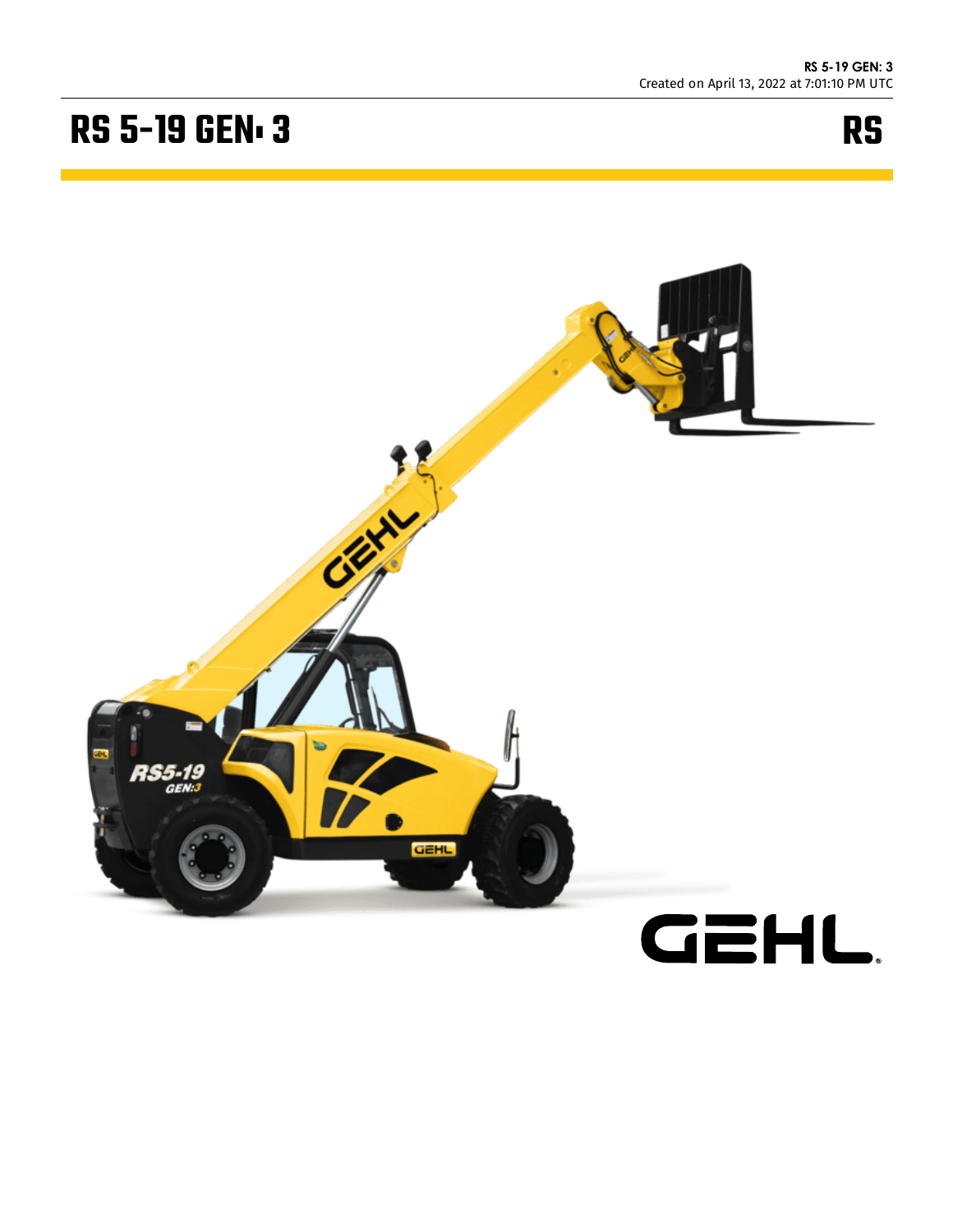| <b>Capacities</b>                     |                | <b>Metric</b>         | <b>Imperial</b>        |
|---------------------------------------|----------------|-----------------------|------------------------|
| Max. capacity                         |                | 2494.76 kg            | 5500 lb                |
| Max. lifting height                   |                | 5.82 m                | 19 ft 1 in             |
| Max. outreach                         |                | 3.35 m                | $11$ ft                |
| <b>Weight and dimensions</b>          |                |                       |                        |
| Overall length to carriage            | 111            | 3.76 m                | 12 ft 4 in             |
| Overall width                         | b1             | 1.80 m                | 5 ft 11 in             |
| Overall height                        | h17            | $1.93$ m              | $6$ ft 4 in            |
| Wheelbase                             | y              | 2.29 <sub>m</sub>     | 7 ft 6 in              |
| Ground clearance                      | m <sub>4</sub> | 266 mm                | 10 in                  |
| Overall cab width                     | b <sub>4</sub> | 711 mm                | 28 in                  |
| Tilt-up angle                         | a <sub>4</sub> | 12°                   | 12°                    |
| Tilt-down angle                       | a5             | 100°                  | 100°                   |
| External turning radius               | Wa3            | 3.35 m                | $11$ ft                |
| Unladen weight (with forks)           |                | 4427 kg               | 9760 lb                |
| Standard tyres                        |                | 12 x 16.5             | 12 x 16.5              |
| <b>Performances</b>                   |                |                       |                        |
| Lifting                               |                | 8 s                   | 8 s                    |
| Lowering                              |                | 5s                    | 5 <sub>s</sub>         |
| Extension                             |                | 7 <sub>s</sub>        | 7 <sub>s</sub>         |
| Retraction                            |                | 6 s                   | 6 s                    |
| Crowd                                 |                | 4S                    | $4S$                   |
| Dump                                  |                | 4S                    | 4S                     |
| <b>Engine</b>                         |                |                       |                        |
| Engine brand                          |                | Yanmar                | Yanmar                 |
| Engine norm                           |                | Tier 4 final          | Tier 4 final           |
| Engine model                          |                | 4TNV98C               | 4TNV98C                |
| I.C. Engine power rating - Power (kW) |                | 69 Hp / 50.10 kW      | 69 Hp / 50.10 kW       |
| Max. torque / Engine rotation         |                | 235 Nm @ 1625 rpm     | 235 Nm @ 1625 rpm      |
| <b>Transmission</b>                   |                |                       |                        |
| Transmission type                     |                | Hydrostatic           | Hydrostatic            |
| Number of gears (forward / reverse)   |                | 2/2                   | 2/2                    |
| Max. travel speed                     |                | 24 km/h               | $15 \text{ mi/h}$      |
| Parking brake                         |                | SAHR                  | SAHR                   |
| Service brake                         |                | Wet disc brakes       | Wet disc brakes        |
| Axle Manufacturer                     |                | Dana                  | Dana                   |
| <b>Hydraulics</b>                     |                |                       |                        |
| Hydraulic pump type                   |                | Gear pump             | Gear pump              |
| Hydraulic flow / Pressure             |                | 83.28 l/min / 231 Bar | 83.28 l/min / 3350 PSI |
| <b>Tank capacities</b>                |                |                       |                        |
| Engine oil                            |                | 9l                    | 2 US gal               |
| Hydraulic oil                         |                | 68.14 l               | 18 US gal              |
| Fuel tank                             |                | 64.35 l               | 17 US gal              |
| <b>Miscellaneous</b>                  |                |                       |                        |
| Steering wheels (front / rear)        |                | $2/2$                 | $2/2$                  |
| Drive wheels (front / rear)           |                | $2/2$                 | $2/2$                  |
| Safety cab homologation               |                | ROPS/FOPS             | ROPS/FOPS              |
| Controls                              |                | Single Joystick FNR   | Single Joystick FNR    |

RS 5-19 Gen: 3 - Created on April 13, 2022 at 7:01:10 PM UTC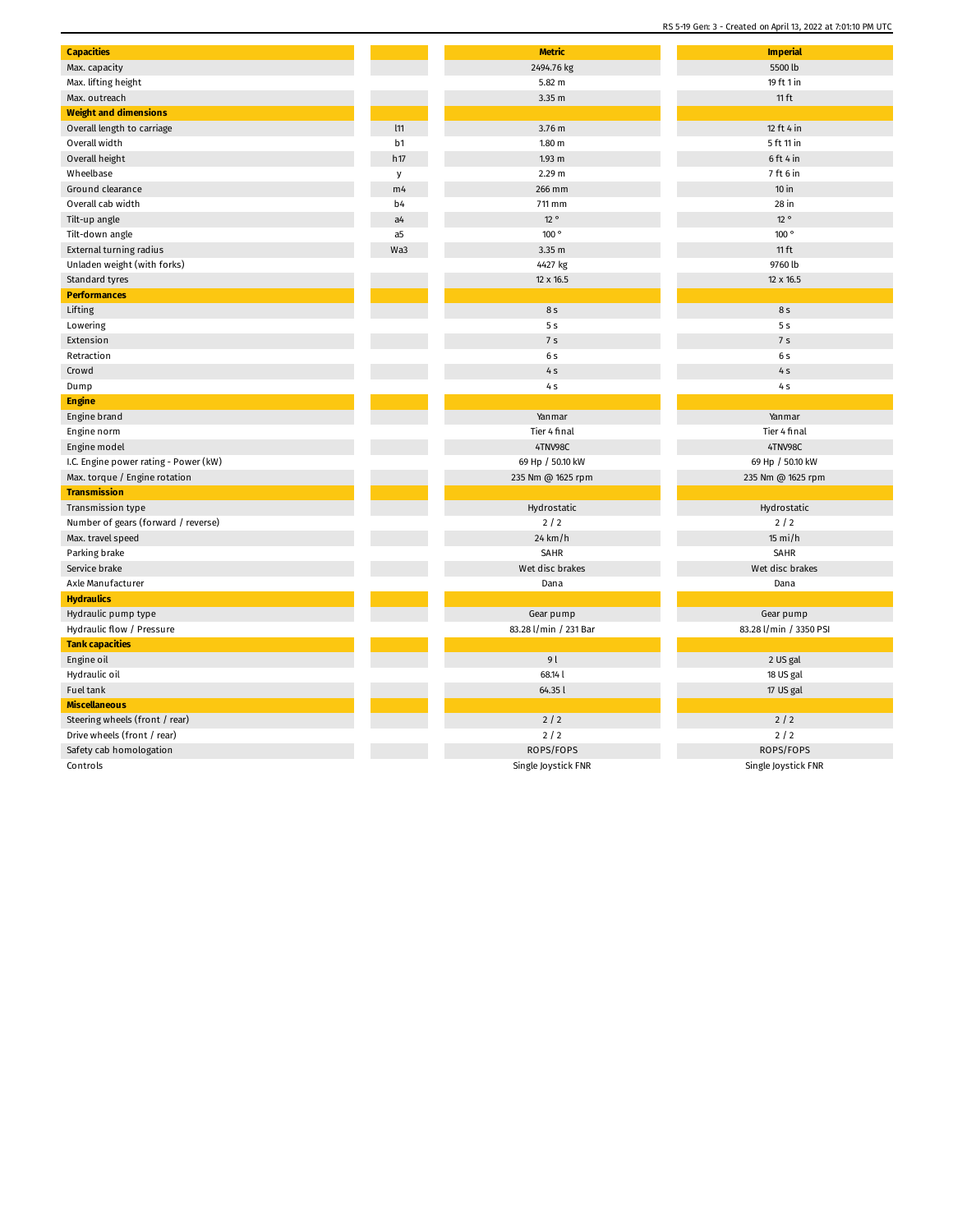## RS 5-19 Gen: 3 - Load chart

## Load Chart imperial Load Chart Other Imperial20 ™69°  $60^\circ$  $50<sup>o</sup>$ 15 40  $30$  $10$  $20<sup>o</sup>$ 5  $10<sup>o</sup>$ ZONE 20 1  $\mathbf 0$  $\pmb{0}$ FEET  $\perp$  $\overline{10}$  $\overline{\mathbf{5}}$ O FEET 183499

## 20  $T_{69}$  $15$  $\overline{4}$  $10$ **RS5-19 A**<br> **B** 4,000 lbs. (2495 kg)<br> **B** 4,000 lbs. (1814 kg)<br> **C** 3,000 lbs. (1361 kg)<br> **D** 2,000 lbs. (907 kg)<br> **E** 1,850 lbs. (840 kg)  $2($  $\overline{\phantom{a}}$  $\pmb{\mathsf{0}}$  $+1$ FEET  $1<sup>-1</sup>$  $\mathbf{r}$  $\overline{10}$  $\overline{\phantom{a}}$ O FEET